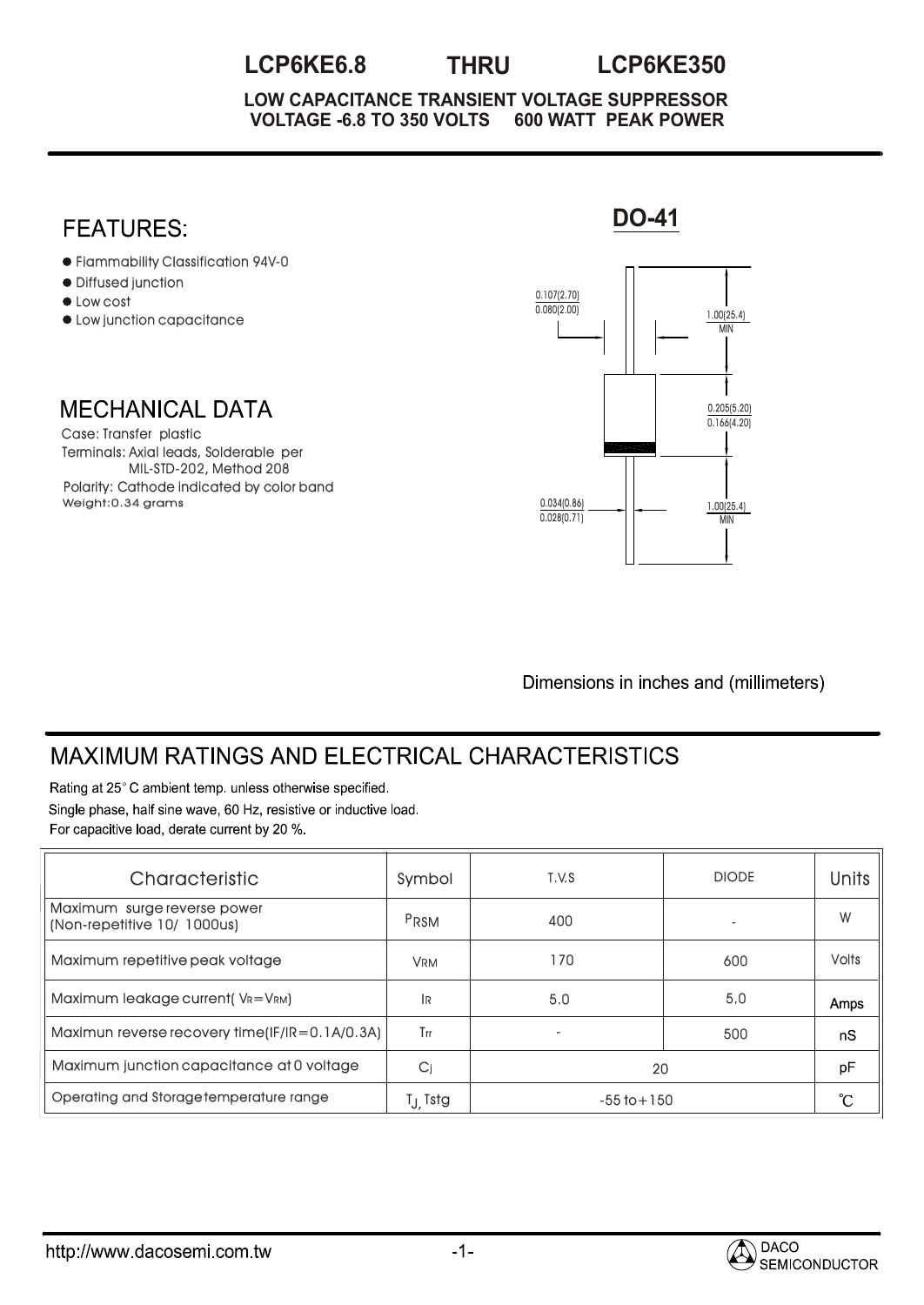

FIGURE 1-PEAK PULSEPOWER RATING VERSUS



TA, AMBIENTTEMPERAIUER, C







FIG.6-MAXIMUM NON-REPETITEVE PEAKFORW ARD SURGE CURRENT UNIDIRECTIONAL



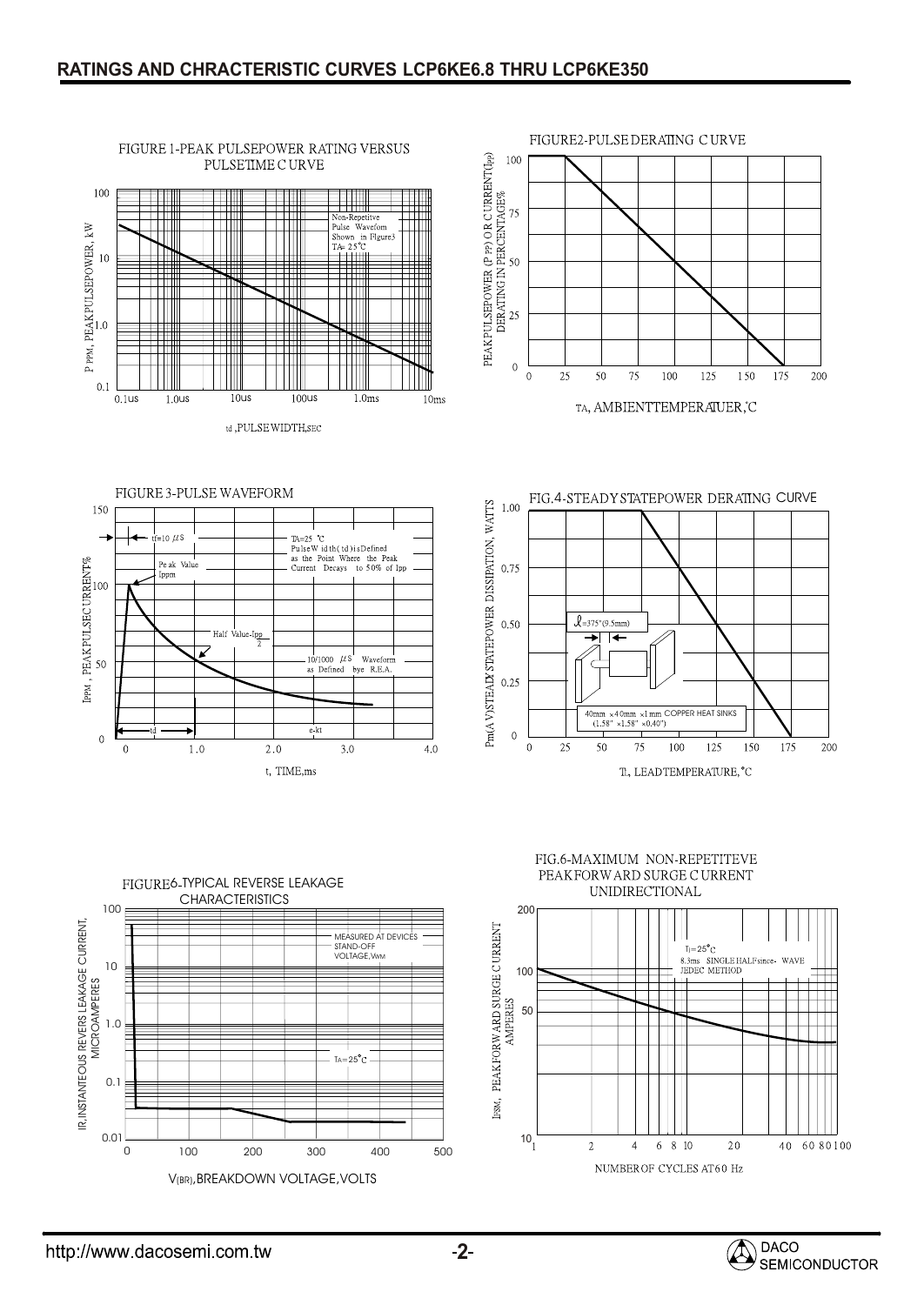## **600 WATT AXIAL LEAD TVS LCP6KE6.8 THRU LCP6KE350**

TARI F 1

| IADLE I<br>Device<br>Type | Breakdown<br><b>VBR</b><br>Voltage<br>at IT(Voltage) |       | Test<br>Current<br>lτ | Working<br>Peak<br>Reverse<br>Voltage<br><b>VRWM</b> | Maximun<br>Reverse<br>Leakage<br>at V <sub>RWM</sub><br>$I_R(uA)$ | Maximun<br>Peak Pulse<br>Current<br><b>IPPM</b> | Maximmum<br>Clamping<br>Voltage<br>Vc. | Maximun<br>Junction<br>Capacitance<br>at 0 Volts | Miniimun<br>Peak Inverse<br>Blocking<br>Voltage<br><b>VPIB</b> |
|---------------------------|------------------------------------------------------|-------|-----------------------|------------------------------------------------------|-------------------------------------------------------------------|-------------------------------------------------|----------------------------------------|--------------------------------------------------|----------------------------------------------------------------|
|                           | Min                                                  | Max   | mA                    | Volts                                                | $\mu$ A                                                           | Amps                                            | Volts                                  | PF                                               | Volts                                                          |
| LCP6KE6.8                 | 6.29                                                 | 7.31  | 10                    | 5.65                                                 | 1000                                                              | 56.0                                            | 10.8                                   | 100                                              | 50.0                                                           |
| LCP6KE7.5                 | 6.94                                                 | 8.06  | 10                    | 6.25                                                 | 500                                                               | 51.0                                            | 11.7                                   | 100                                              | 50.0                                                           |
| LCP6KE8.2                 | 7.58                                                 | 8.82  | 10                    | 6.82                                                 | 200                                                               | 48.0                                            | 12.5                                   | 100                                              | 50.0                                                           |
| LCP6KE9.1                 | 8.42                                                 | 9.78  | 1.0                   | 7.58                                                 | 50.0                                                              | 44.0                                            | 13.8                                   | 100                                              | 50.0                                                           |
| LCP6KE10                  | 9.25                                                 | 10.80 | 1.0                   | 8.36                                                 | 10.0                                                              | 40.0                                            | 15.0                                   | 100                                              | 50.0                                                           |
| LCP6KE11                  | 10.18                                                | 11.83 | 1.0                   | 8.10                                                 | 5.00                                                              | 37.0                                            | 16.2                                   | 100                                              | 50.0                                                           |
| LCP6KE12                  | 11.10                                                | 12.90 | 1.0                   | 9.99                                                 | 5.00                                                              | 35.0                                            | 17.3                                   | 100                                              | 50.0                                                           |
| LCP6KE13                  | 12.03                                                | 13.98 | 1.0                   | 11.10                                                | 5.00                                                              | 32.0                                            | 19.0                                   | 100                                              | 50.0                                                           |
| LCP6KE15                  | 13.80                                                | 16.10 | 1.0                   | 12.47                                                | 5.00                                                              | 27.0                                            | 22.0                                   | 100                                              | 50.0                                                           |
| LCP6KE16                  | 14.80                                                | 17.20 | 1.0                   | 13.32                                                | 5.00                                                              | 26.0                                            | 23.5                                   | 100                                              | 50.0                                                           |
| LCP6KE18                  | 16.60                                                | 19.40 | 1.0                   | 14.99                                                | 5.00                                                              | 23.0                                            | 26.5                                   | 100                                              | 50.0                                                           |
| LCP6KE20                  | 18.50                                                | 21.50 | 1.0                   | 16.65                                                | 5.00                                                              | 21.0                                            | 29.1                                   | 100                                              | 50.0                                                           |
| LCP6KE22                  | 20.30                                                | 23.70 | 1.0                   | 18.82                                                | 5.00                                                              | 19.0                                            | 31.9                                   | 100                                              | 50.0                                                           |
| LCP6KE24                  | 22.20                                                | 25.80 | 1.0                   | 19.98                                                | 5.00                                                              | 17.0                                            | 34.7                                   | 100                                              | 50.0                                                           |
| LCP6KE27                  | 24.90                                                | 29.00 | 1.0                   | 22.48                                                | 5.00                                                              | 15.0                                            | 39.1                                   | 100                                              | 50.0                                                           |
| LCP6KE30                  | 27.70                                                | 32.30 | 1.0                   | 24.98                                                | 5.00                                                              | 14.0                                            | 43.5                                   | 100                                              | 50.0                                                           |
| LCP6KE33                  | 30.50                                                | 35.50 | 1.0                   | 27.47                                                | 5.00                                                              | 12.6                                            | 47.7                                   | 100                                              | 50.0                                                           |
| LCP6KE36                  | 33.30                                                | 38.70 | 1.0                   | 29.97                                                | 5.00                                                              | 11.6                                            | 52.0                                   | 100                                              | 50.0                                                           |
| LCP6KE39                  | 36.00                                                | 41.90 | 1.0                   | 32.47                                                | 5.00                                                              | 10.6                                            | 56.4                                   | 100                                              | 50.0                                                           |
| LCP6KE43                  | 39.80                                                | 46.20 | 1.0                   | 35.80                                                | 5.00                                                              | 9.60                                            | 61.9                                   | 100                                              | 50.0                                                           |
| LCP6KE47                  | 43.40                                                | 50.50 | 1.0                   | 39.12                                                | 5.00                                                              | 8.90                                            | 67.8                                   | 100                                              | 50.0                                                           |
| LCP6KE51                  | 47.20                                                | 54.80 | 1.0                   | 42.48                                                | 5.00                                                              | 8.20                                            | 73.5                                   | 100                                              | 50.0                                                           |
| LCP6KE56                  | 51.80                                                | 60.20 | 1.0                   | 47.88                                                | 5.00                                                              | 7.40                                            | 80.5                                   | 100                                              | 50.0                                                           |
| LCP6KE62                  | 57.30                                                | 66.70 | 1.0                   | 51.62                                                | 5.00                                                              | 6.80                                            | 89.0                                   | 100                                              | 50.0                                                           |
| LCP6KE68                  | 62.90                                                | 73.10 | 1.0                   | 56.60                                                | 5.00                                                              | 6.10                                            | 98.0                                   | 100                                              | 50.0                                                           |
| LCP6KE75                  | 69.40                                                | 80.60 | 1.0                   | 62.44                                                | 5.00                                                              | 5.50                                            | 108.0                                  | 100                                              | 50.0                                                           |
| LCP6KE82                  | 75.80                                                | 88.20 | 1.0                   | 68.27                                                | 5.00                                                              | 5.10                                            | 118.0                                  | 100                                              | 50.0                                                           |
| LCP6KE91                  | 84.20                                                | 97.80 | 1.0                   | 75.76                                                | 5.00                                                              | 4.50                                            | 131.8                                  | 100                                              | 50.0                                                           |
| LCP6KE100                 | 92.50                                                | 107.5 | 1.0                   | 83.25                                                | 5.00                                                              | 4.20                                            | 144.0                                  | 100                                              | 50.0                                                           |
| LCP6KE110                 | 101.8                                                | 118.3 | 1.0                   | 91.58                                                | 5.00                                                              | 3.80                                            | 158.0                                  | 100                                              | 50.0                                                           |
| LCP6KE120                 | 111.0                                                | 129.0 | 1.0                   | 99.90                                                | 5.00                                                              | 3.50                                            | 173.0                                  | 100                                              | 50.0                                                           |
| LCP6KE130                 | 120.2                                                | 139.8 | 1.0                   | 108.2                                                | 5.00                                                              | 3.20                                            | 187.0                                  | 100                                              | 50.0                                                           |
| LCP6KE150                 | 138.8                                                | 161.3 | 1.0                   | 112.4                                                | 5.00                                                              | 2.80                                            | 215.0                                  | 100                                              | 50.0                                                           |
| LCP6KE160                 | 148.0                                                | 172.0 | 1.0                   | 119.9                                                | 5.00                                                              | 2.60                                            | 230.0                                  | 100                                              | 50.0                                                           |
| LCP6KE170                 | 157.2                                                | 182.8 | 1.0                   | 141.5                                                | 5.00                                                              | 2.50                                            | 244.0                                  | 100                                              | 50.0                                                           |
| LCP6KE180                 | 166.5                                                | 193.5 | 1.0                   | 149.9                                                | 5.00                                                              | 2.30                                            | 258.0                                  | 100                                              | 50.0                                                           |
| LCP6KE200                 | 185.0                                                | 215.0 | 1.0                   | 170.0                                                | 5.00                                                              | 2.10                                            | 287.0                                  | 100                                              | 50.0                                                           |
| LCP6KE220                 | 203.5                                                | 236.5 | 1.0                   | 183.2                                                | 5.00                                                              | 1.75                                            | 344.0                                  | 100                                              | 50.0                                                           |
| LCP6KE250                 | 231.2                                                | 268.8 | 1.0                   | 208.2                                                | 5.00                                                              | 1.67                                            | 360.0                                  | 100                                              | 50.0                                                           |
| LCP6KE300                 | 277.5                                                | 322.5 | 1.0                   | 249.8                                                | 5.00                                                              | 1.40                                            | 430.0                                  | 100                                              | 50.0                                                           |
| LCP6KE350                 | 323.7                                                | 376.3 | 1.0                   | 291.4                                                | 5.00                                                              | 1.20                                            | 504.0                                  | 100                                              | 50.0                                                           |
|                           |                                                      |       |                       |                                                      |                                                                   |                                                 |                                        |                                                  |                                                                |